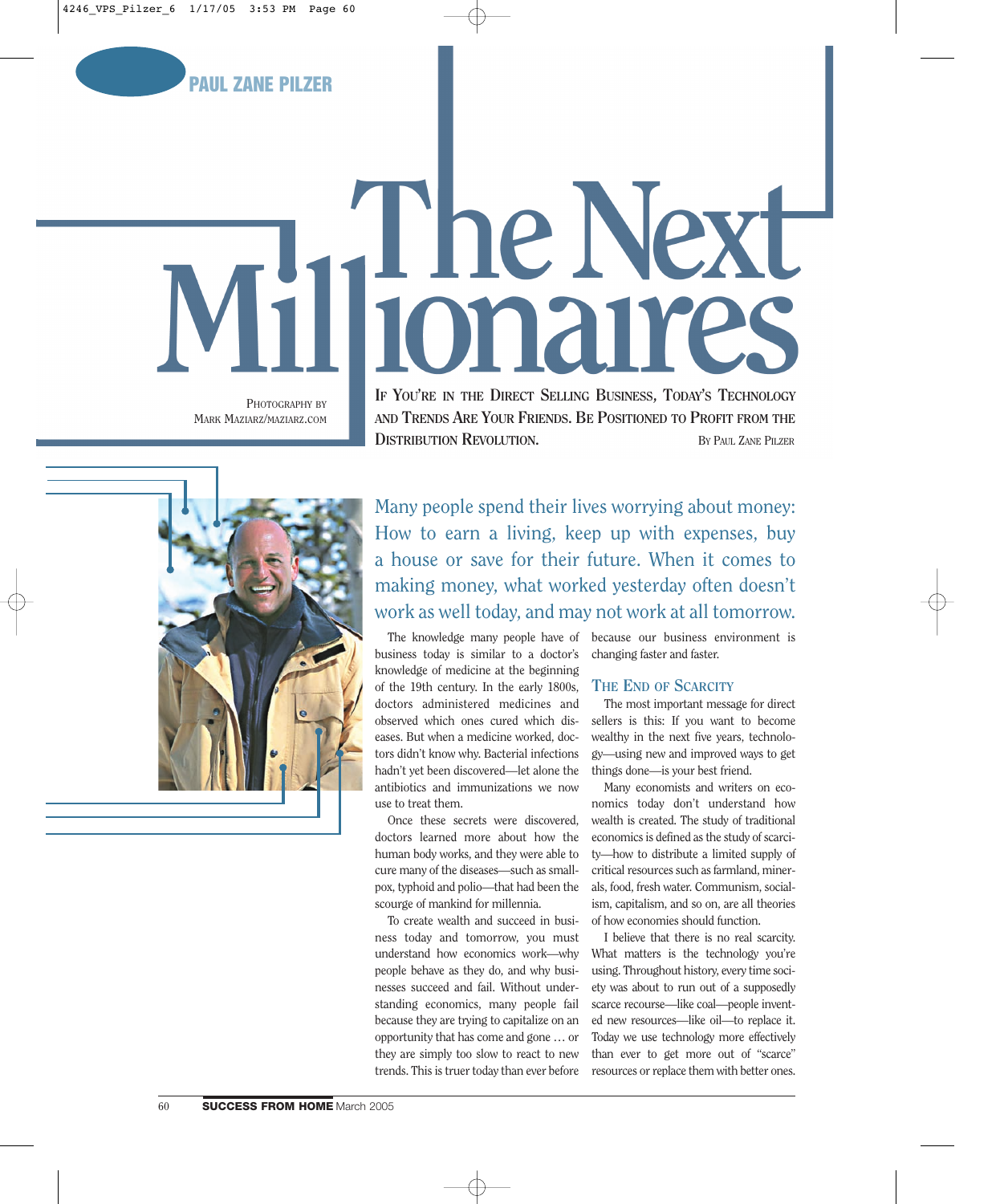In 1974, when the U.S. faced its first critical shortage of gasoline, cars averaged 10 miles per gallon. By 1981, the U.S. solved most of its oil shortage by replacing mechanical carburetors in cars with electronic fuel injectors, raising average automobile gas mileage to 20 miles per gallon or more. This had the same effect as doubling our supply of oil.

In my book, *Unlimited Wealth*, I write that it isn't physical resources that make you wealthy; it is technology that makes you wealthy. Otherwise, Japan, which in the 1980s had the lowest per capita level of physical resources such as land, fresh water and oil in the developed world, should have had the lowest amount of wealth per capita—but it had the highest. The former Soviet Union, a nation with the largest per capita amount of physical resources, would have had the highest level of wealth. But it had the lowest—so low, that by 1991, the USSR ceased to exist as a single nation.

### **TECHNOLOGY: WHAT IS HOT TODAY WILL BE OBSOLETE TOMORROW**

Look at the sheer speed of technological change in our time. In 1930, there were 30 million farmers in the U.S. barely producing enough food for 100 million people. By 1980, there were only 3 million farmers left producing one and a half times the food required for 300 million people. Is this because they acquired more farmland? No, it was because farmers got more technology and increased their productivity per farmer 45 times and their productivity per farm 100 times.

In 1980, approximately 300,000 people worked in the U.S. making and repairing \$300 mechanical carburetors when the automakers embraced \$25 electronic fuel injectors—which doubled fuel economy and almost halved pollution. By 1985, when the last U.S. carburetor plant closed, these 300,000 people were out of work. The destruction of that industry took only five years—one-tenth the amount of time it took for most of America's farmers to become redundant.

In 1985, when the digital audio CD came out, about 100,000 people in the U.S. worked making vinyl records. By 1990, there wasn't a vinyl record plant left in the U.S. and these 100,000 people where thrown out of work.

Similarly, it took 20 years, from 1976- 1996, to go from zero to 135 million VCRs in U.S. households, but only two years, 2003-2004, for the DVD to decimate the VCR industry and eliminate the jobs of almost 100,000 people working with VCRs and VHS tapes.

Because technology is now changing faster than ever before, in every industry, the person who attains the most wealth is the one who manages or has the most technology versus the most physical resources.

### **THE WEALTH OPPORTUNITY TODAY IS IN DISTRIBUTION**

Back in the 1960s, when you went into a department store and bought something, about 50 percent of the retail price represented distribution costs and 50 percent represented manufacturing costs. Over the next two decades, many people became millionaires by finding cheaper ways of making things, often by shipping production overseas and using new materials like plastics. These 1960s entrepreneurs lowered the cost of manufacturing so much that soon, the price of a typical retail item represented only 20 percent manufacturing costs and 80 percent distribution costs.

Then, beginning in the late 1970s, innovative entrepreneurs found ways to drive down that 80 percent distribution cost. Three entrepreneurs whose companies took off during that period, making them among the richest men in the world, included Sam Walton, whose Wal-Mart stores pioneered the use of technology to control inventory and lower costs; Fred Smith, whose Federal Express company linked the country and

### **WATCH THE SIGNS!**

**WHAT DO THE ISSUES YOU FIRST TALKED ABOUT IN THE ORIGINAL EDITION OF UNLIMITED WEALTH IN 1990 HAVE TO DO WITH WHERE WE ARE TODAY?**

We are in the same period of opportunity and growth that we were at that time. Then, as now, many people didn't realize it. In 1989, the most popular book in the U.S. was The Great Depression of 1990 and most experts were predicting a decade ahead of economic gloom.

**YOU THOUGHT DIFFERENTLY. DID YOU GET ANY SIGNS THAT YOU WERE ON THE RIGHT TRACK?**

For one thing, shortly after Unlimited Wealth was released, I received a phone call from Sam Walton, the founder of Wal-Mart and then the richest man in the world. Sam told me, "Professor Pilzer, my sons and I don't usually have much time for you economist types. But your book, Unlimited Wealth, and your theory of economic alchemy, explains why many things we've tried in the past didn't work out, and why many things did. But more importantly, it has given us a new way of thinking about the future for making decisions tomorrow." **WHAT DO YOU SEE HAPPENING TODAY?**

Although our economy turned around in 2004, and the Dow Jones fully recovered before 2005, many people have not yet emotionally recovered from the 2001 economic hiccup caused by 9/11. And, sadly, most of these people will not only miss out on the next opportunity, they will probably also lose their jobs by not being able to react in time. **FOR PEOPLE WHO WANT TO CREATE WEALTH, HOW IMPORTANT IS IT TO WATCH TRENDS?**

The prosperity I'm predicting over the next five years is going to be even more selective than it has been in the last 15 years. What do I mean by Selective  $\bullet$ Prosperity? It's the people who are on the right part of the technology and distribution curve: The people making DVDs versus VHS tapes; the people intellectually distributing wellness and prevention versus symptomatic sickness care; the people learning how to best use the Internet to their advantage. These are the people who will profit as others fall by the wayside.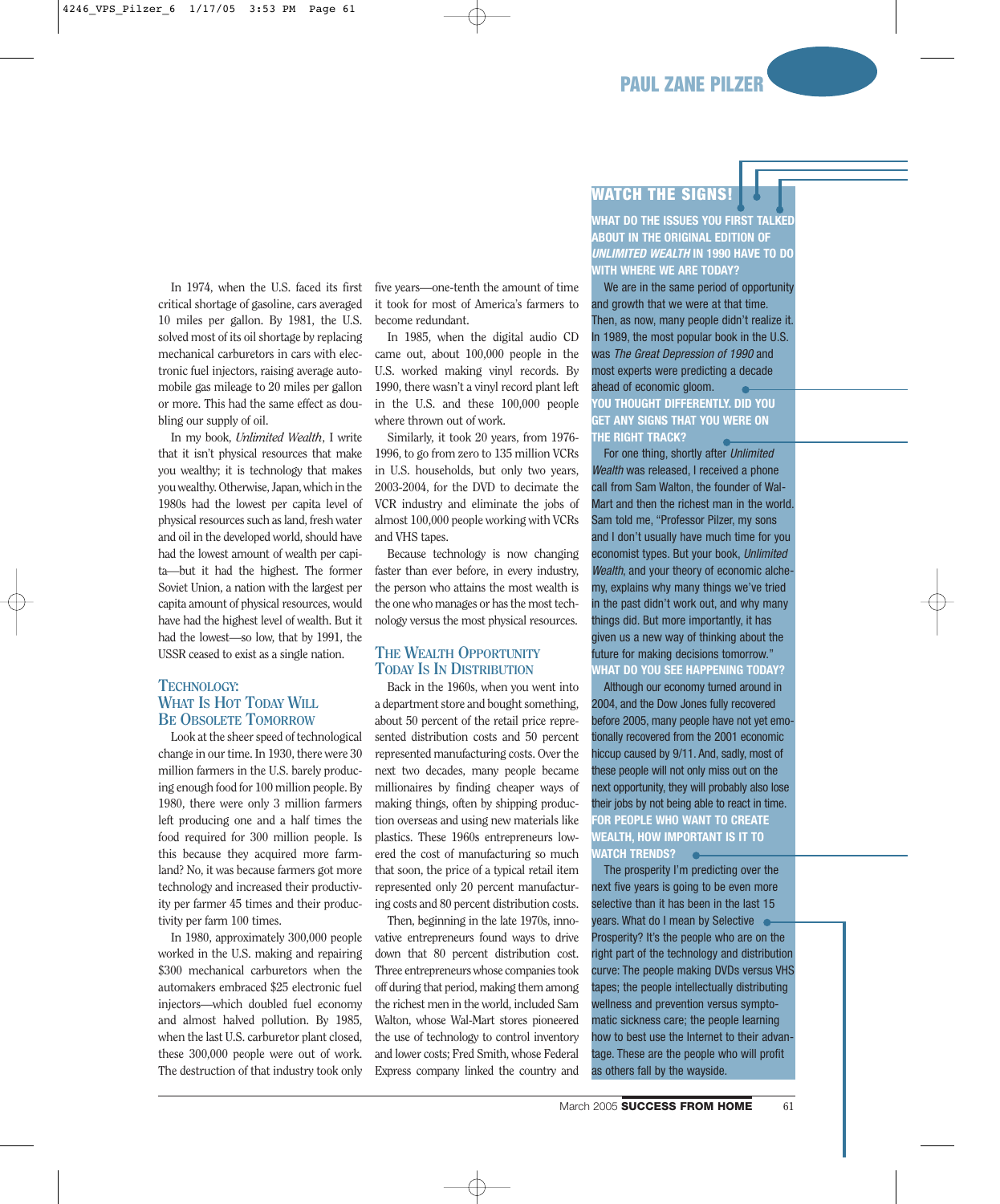

# **… IT ISN'T PHYSICAL RESOURCES THAT MAKE YOU WEALTHY; IT'S TECHNOLOGY THAT MAKES YOU WEALTHY.**

much of the world with rapid, guaranteed delivery service; and Ross Perot, founder of Electronic Data Systems (EDS), a pioneer in the computer storage of business and government records, which is to say, the distribution of information.

You might think this suggests that the big money in distribution has already been made. Not so! Despite a massive lowering of distribution costs by Wal-Mart and others, distribution costs today still make up approximately 80 percent of total retail prices. Why? The advent of new manufacturing methods and the emergence of China as the "world's manufacturer" have been lowering the cost of manufactured goods!

### **THE #1 BUSINESS OPPORTUNITY: "INTELLECTUAL" DISTRIBUTION**

The success of Wal-Mart and other mass

merchants has created new opportunities—particularly for those individuals seeking a part-time or full-time homebased business—that could exceed the opportunity seized by the distribution billionaires of the last three decades. Ironically, this opportunity was created by the very success of the mass merchants themselves—and it is tailor-made for direct sellers to exploit.

For 100 years, prior to the emergence of Wal-Mart, Target and Costco, retailing in the United States was dominated by department stores like Macy's, Filene's and Marshall Fields. These distribution giants of their time simultaneously performed the two critical functions of distribution:

(1) Intellectual Distribution—Teaching consumers about products and services that will improve their lives, typically



items that they either don't know exist or don't know are now affordable; and

(2) Physical Distribution—Physically delivering to consumers the products and services they already know they want.

Then consumers started spending a smaller proportion of their money on

### **THE FORMULA FOR WEALTH**

Here is a the only mathematical formula in my books: A simple, yet powerful tool that anyone can use to determine his or her potential for creating unlimited wealth:

**Wealth is created according to this equation: W= P x T**

To create wealth (W), you need physical resources (P) harnessed by technology (T). More than just explaining the wealth of nations, W=PT explains how different businesses could amass great wealth by focusing on either P or T. In retailing, during the 1980s and 1990s, Sears and J.C. Penney attempted to grow by getting more physical resources—more stores. But Sam Walton, the founder of Wal-Mart, focused instead on using technology to increase sales per square foot in his existing stores from \$100 to \$300. Walton's strategy soon made Wal-Mart the largest retailer, employer and company on the planet.

W=P x T has been true throughout world history, except that T used to change so slowly it was constant over a human lifetime. If you were born in the Stone Age, you probably died in the Stone Age, with little or no chance to improve your T. No wonder acquiring more P, typically through wars or conquest, was the only way to get wealthy for most of human history. But today, we live in an age where anyone can acquire more T, and thus more wealth, often in a few years, instead of a lifetime or several generations. In applying this wealth formula to a home-based business, you

are the P. Your P is maximized by the number of waking hours you (and others) devote to the business and how much product you sell. With a direct selling business, your P is further maximized through the recruitment of others starting their own business and consuming your company's products and services. To attain more wealth, you would want to focus on adding both more people to your business and the sale of more products.

Now, consider your T (technology) as the skills you bring to your home-based business. This is where the direct selling industry sets itself apart from other business opportunities. Your T is your set (and level) of existing skills—computer proficiency, public speaking ability, sales knowledge and so on—and the skills you need to acquire or improve to have a successful business—learning how to sell, how to teach others to sell, improving one-on-one communication techniques.

Direct selling companies are designed to handle for you the physical (P) distribution of the products and services you sell manufacturing, inventory, ordering processing, accounting, shipping, etc.—so that your primary business focus is on finding and recruiting more customers. Moreover, since a direct selling company's success is directly dependent on your success, they also have a vested interest in helping you improve your technology (T)—providing extensive product research, sales training, marketing materials, websites, etc.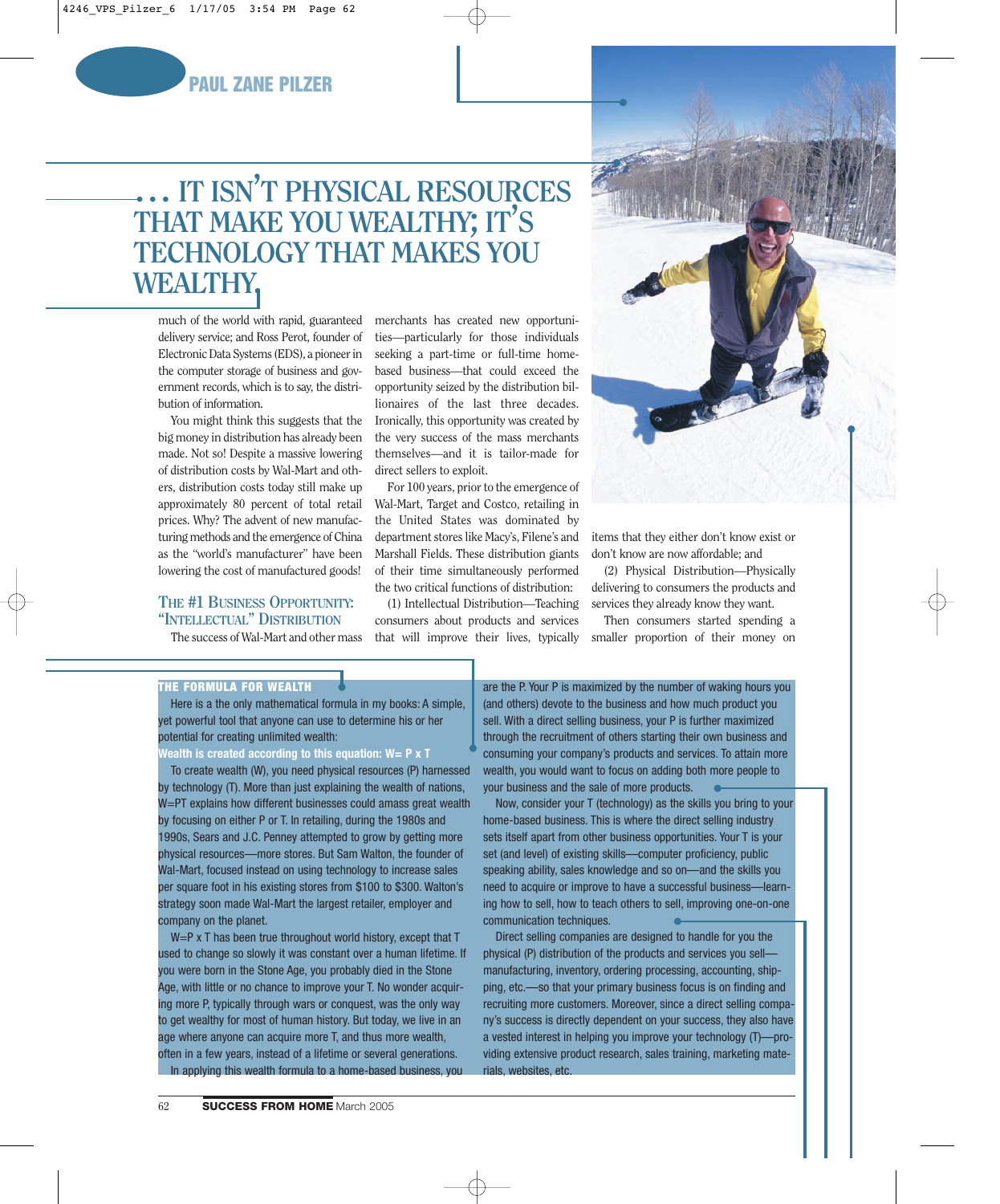"durable" goods such as major appliances and televisions, and more on "consumable" goods like cleaners, paper towels and batteries. Consumers who buy supplies just want to get them and go. For this purpose, the one-story, big-box stores, with their focus on convenience and speed, decimated the multi-story department stores.

However, to be convenient and fast, the mass merchants left out a critical aspect of the buying transaction. Mass merchants ignored the intellectual distribution part of the equation. Mass merchants don't take the time to teach anyone about new products. They sell their customers exactly what they already knew they wanted before they walked in the store.

Educating people on new products and services is now the #1 business opportunity for those who are looking to create long-term wealth. Manufacturers in virtually every field create new products on an hourly basis—often products that can deliver great benefits, lower prices or both to consumers. But in today's mass-communications world, there is no efficient way to teach consumers about these newer and better products. The mass merchants don't do it and the department stores of yesteryear are no longer in business. This creates an enormous opportunity, especially for people looking to start a home-based business.

Today's new fortunes in distribution are being made by retail entrepreneurs who focus almost entirely on teaching consumers about new products and services. They don't handle the products, but rely on services like UPS or Federal Express to physically deliver them.

Hasn't the Internet successes of recent years solved this intellectual distribution component? Actually, it hasn't. Sure, one of the Internet entrepreneurs, Jeff Bezos, the founder of Amazon.com, became *Time* magazine's "Person of the Year" in 1999 for pioneering online intellectual distribution. If current trends continue, the fortunes of new intellectual-distribution billionaires like Bezos (age 40, net worth

\$4.3 billion) and eBay founder, Pierre Omidyar (age 36, net worth \$8.5 billion), are poised to surpass the physical distribution billionaires of yesterday.

However, these online visionaries are filling only a small percent of the critical need in our economy for intellectual distribution. This is partly because their medium, the Internet, represents less than one-tenth of total retail sales. But mostly, it's because, when it comes to motivating consumers to try a new product or service, there is currently no substitute for one-on-one, person-to-person contact, which no computer can provide.

Direct selling is the perfect intellectual distribution business for today's economy. A home-based business doesn't require a

about their new products and services.

Only one form of intellectual distribution appears to be able to fill this gap: the modern direct selling industry.

Direct selling is actually the oldest form of selling. For most of human history, direct sellers were peddlers and the primary distributors of tools and technologically-based goods. They initially handled both intellectual and physical distribution for their wares, until the development of third-party shipping and postal systems allowed them to concentrate on intellectual distribution and simply take orders. Then, in the 19th century, many direct sellers put down roots and became general store and department store merchants.

**EDUCATING PEOPLE ON NEW PRODUCTS AND SERVICES IS NOW THE #1 BUSINESS OPPORTUNITY FOR THOSE WHO ARE LOOKING TO CREATE LONG-TERM WEALTH.**

storefront, warehouses, employees or massive back office support operations. It only requires one person—you—willing to handle the education, the intellectual component of the distribution process.

### **DIRECT SELLING—THE LATEST (AND OLDEST) METHOD OF INTELLECTUAL DISTRIBUTION**

To change the brand a consumer uses, or to get him or her to try a product he or she doesn't know exists, the consumer must have direct contact with another human being. The department stores of yesterday did this automatically. They routinely staffed each part of the store with salespeople trained in their department's specialty. The demise of these stores has left manufacturers grasping at straws when it comes to finding a method to efficiently teach consumers

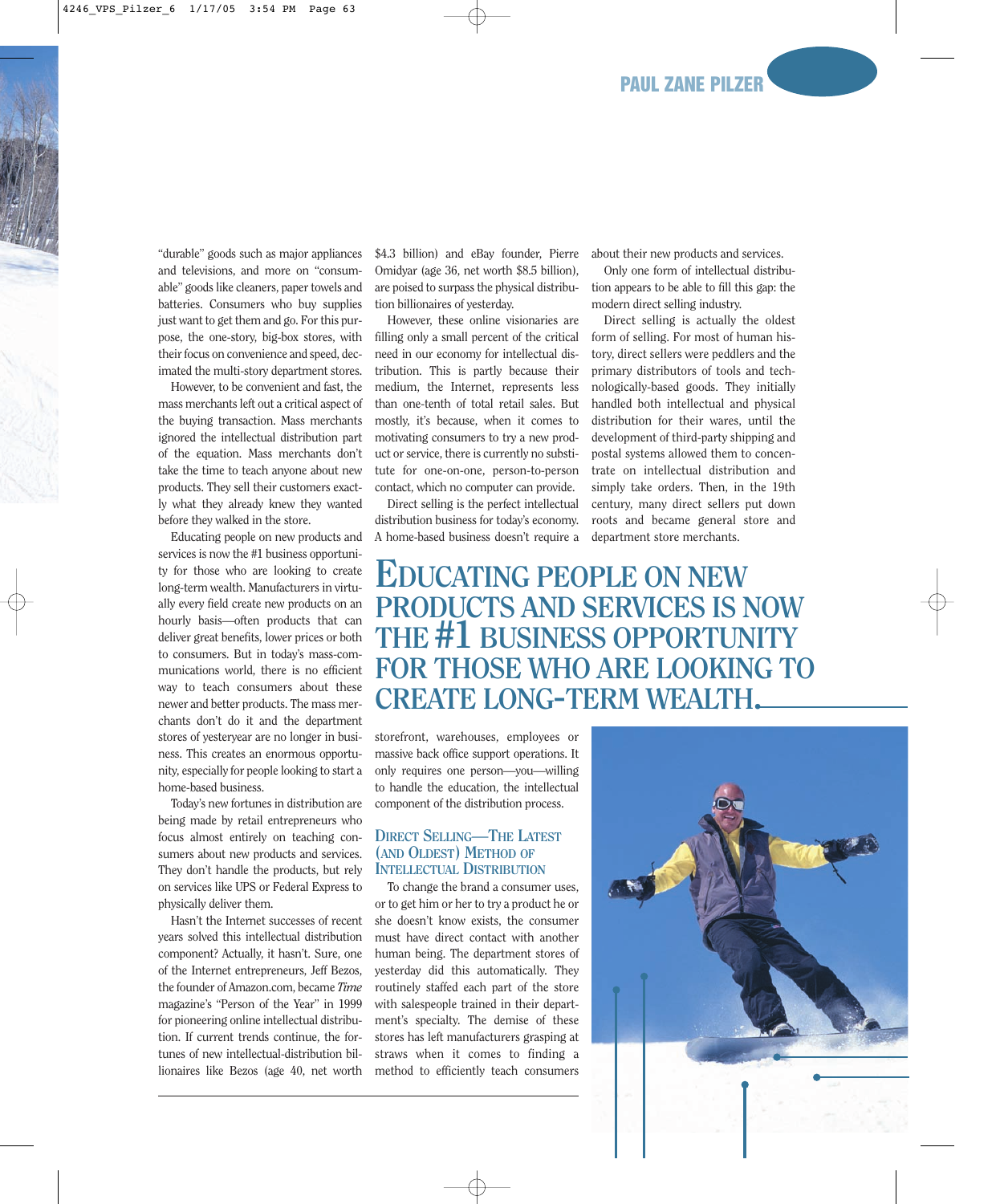## **PAUL ZANE PILZER**

### **FOUR PREDICTIONS FOR THE NEXT FIVE YEARS**

1) The next five years offer you better opportunities to become wealthy than any time in the past 100 years. This is because of new technology and recent changes in U.S. law.

- 2) The businesses that will prosper most will be in distribution. However, this will not mean distributing physical boxes of product, but providing information about innovative products and a convenient means of ordering them. I call this intellectual distribution.
- 3) Direct selling is the most effective way to create wealth through intellectual distribution.

4) The number of U.S. millionaires will increase 50 percent, from 7.2 million today to 10.8 million by 2010. Many of these 3.6 million new U.S. millionaires will make their fortune in the direct selling industry.

### **REASON #1: ENTREPRENEURS HAVE ACCESS TO BETTER TECHNOLOGY**

After I earned my MBA from Wharton, I worked for Citibank from 1976-1981, primarily because I wanted access to the best technology. Computers back then were expensive mainframes owned and internally managed only by large businesses. This gave major corporations an enormous economic advantage.

However, the opposite is now the case. In almost every field today, the individual entrepreneur has better technology available than the large company does. This is because many of the largest companies

# **THE MODERN DIRECT SELLING INDUSTRY IS POISED TO BECOME THE DISTRIBUTION METHOD OF CHOICE FOR ALL NEW PRODUCTS AND SERVICES.**

Today, the modern direct selling industry is poised to become the distribution method of choice for all new products and services. Direct sellers bring the best of both intellectual and physical distribution to their consumers:

- (1)Direct sellers speak one-on-one with consumers;
- (2)Direct sellers use the best third-party methods of physical distribution, such as Federal Express or UPS, to deliver the merchandise; and
- (3)Direct sellers use the Internet and other instant technologies to keep consumers informed of minor updates and to facilitate re-ordering and maintain back-office accounting functions.

### **FOUR REASONS TO START YOUR OWN BUSINESS IN 2005-2010**

There has never been a better time in history to quit your employer and start your own business.

(IBM, Cisco, Vodaphone) are simply thirdparty providers of affordable technology to individual users, and entrepreneurs are able to implement their new technologies faster than large organizations.

A home-based businessperson has the ability to harness technology from a personal computer and a connection to the Internet that can rival or exceed that of some of the largest companies.

### **REASON #2: HEALTH AND RETIREMENT BENEFITS ARE NOW BETTER FOR ENTREPRENEURS**

One reason many people work for large organizations is for the medical and retirement benefits. From 1944 until 2005, employees of large companies enjoyed a 2-to-1 or better tax advantage over individuals when it came to paying for benefits. This was because: (1) Employees who get free or low-cost health benefits don't have to pay income taxes on them; (2) Their

employers are allowed a 100 percent tax deduction for health benefits they provide; and (3) The employees can defer paying taxes on contributions their employers make to their retirement plans.

Now, individual entrepreneurs can actually get better health and retirement benefits than employees of large companies. The best health insurance available today for most families is an individual, rather than group, policy because the premiums on an individual policy cannot generally be raised because of illness. And new Health Savings Accounts give individuals the same tax advantages as corporate employees.

Since 2003, there have been individual health insurance policies that are both affordable and tax-deductible for selfemployed people. Employees, on the other hand, typically are stuck with group plans for which the premiums are raised each year based on the prior year's claims. Such group plans are a ticking time bomb as the group ages.

Most people think of IRAs as small, insignificant retirement accounts. However, beginning in 2005, a working couple can contribute \$8,000 annually to an IRA, rising to \$10,000 in 2008. IRAs not only allow all the benefits of a traditional corporate retirement plan, they also allow taxfree early withdrawals at any age for life events such as a first-time home purchase or the payment of health insurance premiums while unemployed.

If you have your own business, the retirement savings options are even better! With a self-employed retirement account such as a SEP IRA or a One-Person 401(k)/Profit Sharing Plan, you can save up to \$41,000—pretax—each year.

Why did Congress change these laws and create such wonderful incentives? They had to. Today more than 50 percent of Americans work either for themselves or for a small business.

### **REASON #3: YOU DON'T REALLY HAVE A CHOICE**

In 1991, the Nobel Prize for Economics